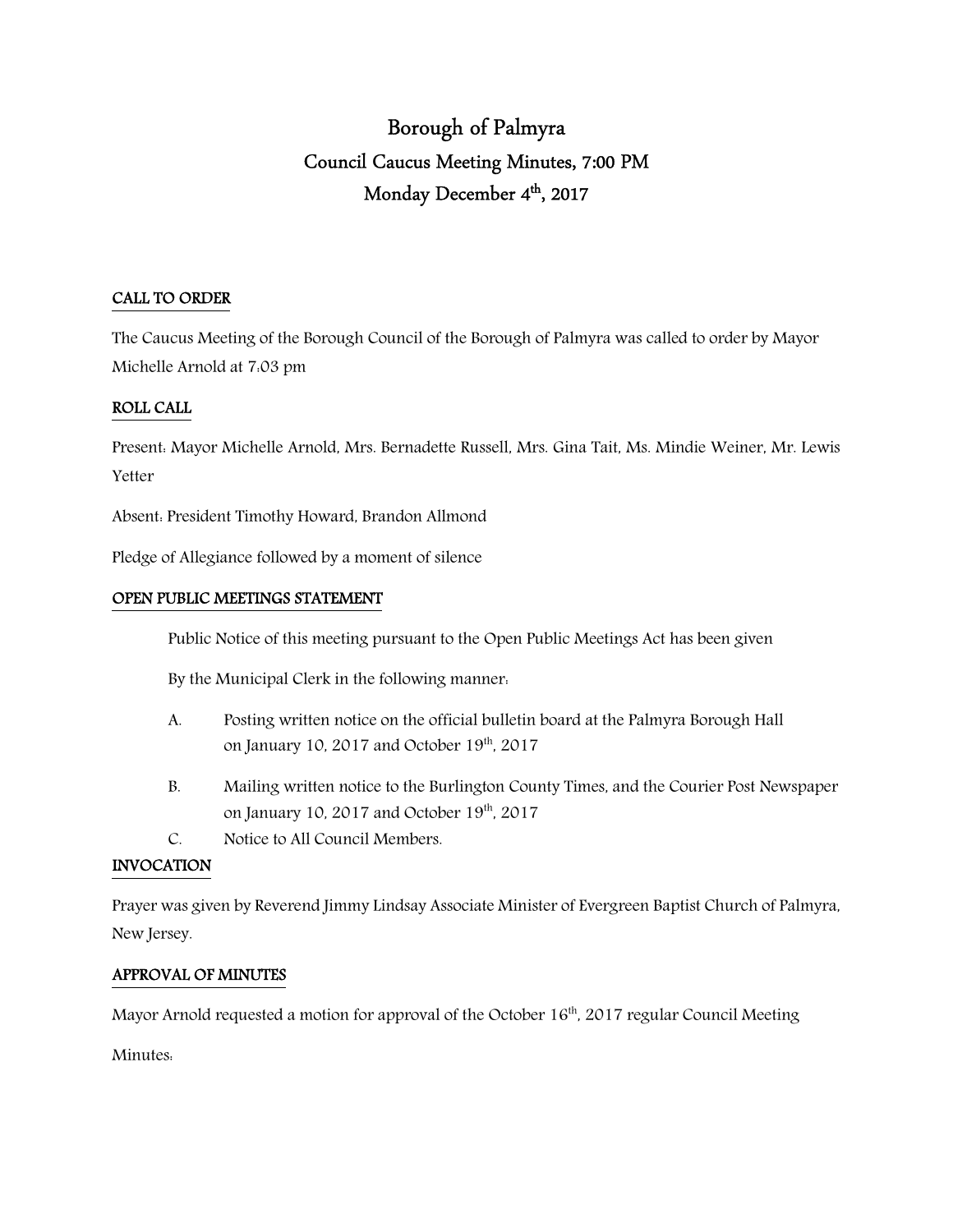Mrs. Russell made a motion to approve the minutes from the regular council meeting of October  $16<sup>th</sup>$ , 2017. Mr. Yetter second the motion.

### At the call of the roll:

#### AYES: Mrs. Russell, Mrs. Tait, Ms. Weiner, Mr. Yetter

### NAYES: None

Mayor Arnold requested a motion for approval of the November  $20<sup>th</sup>$ , 2017 regular Council Meeting

Minutes:

Mayor Arnold wished to add the following comments to the minutes of November  $20^{th}$ ,  $2017$ . Mayor Arnold indicated that during the discussion regarding filling the vacancy on Borough Council there was quite a discussion and she felt her comments regarding past practices and how things were done in the past, and the fact that the three candidates for that vacancy were not present, did not submit anything to council and council did not have an opportunity to discuss their desires to serve on council should be noted. Additionally Mayor Arnold noted when Mr. Casparro commented during the public portion regarding the Winter Night Market, her comments, "Were all of the businesses contacted regarding the Winter Night Market?" were not noted.

Mr. Yetter made a motion to approve the minutes as presented for the regular council meeting of November 20<sup>th</sup>, 2017. Ms. Weiner second the motion.

## At the call of the roll:

## AYES: Mrs. Russell, Mrs. Tait, Ms. Weiner, Mr. Yetter

## NAYES: None

Mayor Arnold acknowledged receipt of an email from Mrs. Veitenheimer thanking the public works employees for the job they did picking up the leaves and cleaning Rowland Street.

Mayor Arnold asked for a motion to open the public portion.

Mrs. Russell made a motion to open the public portion, Mrs. Tait second the motion.

## All members present voted in favor of the motion

Mr. Rader – Harbour Dr. – Mr. Rader inquired why the names and addresses for Resolution 2017-238 thru 2017-249 are not listed on resolutions. Mr. Gural stated, all that we are required to do is to identify the Block and Lot and that is the official way that properties are identified. We could add names and address however out of respect to the property owners we generally don't. Mr. Rader stated that some of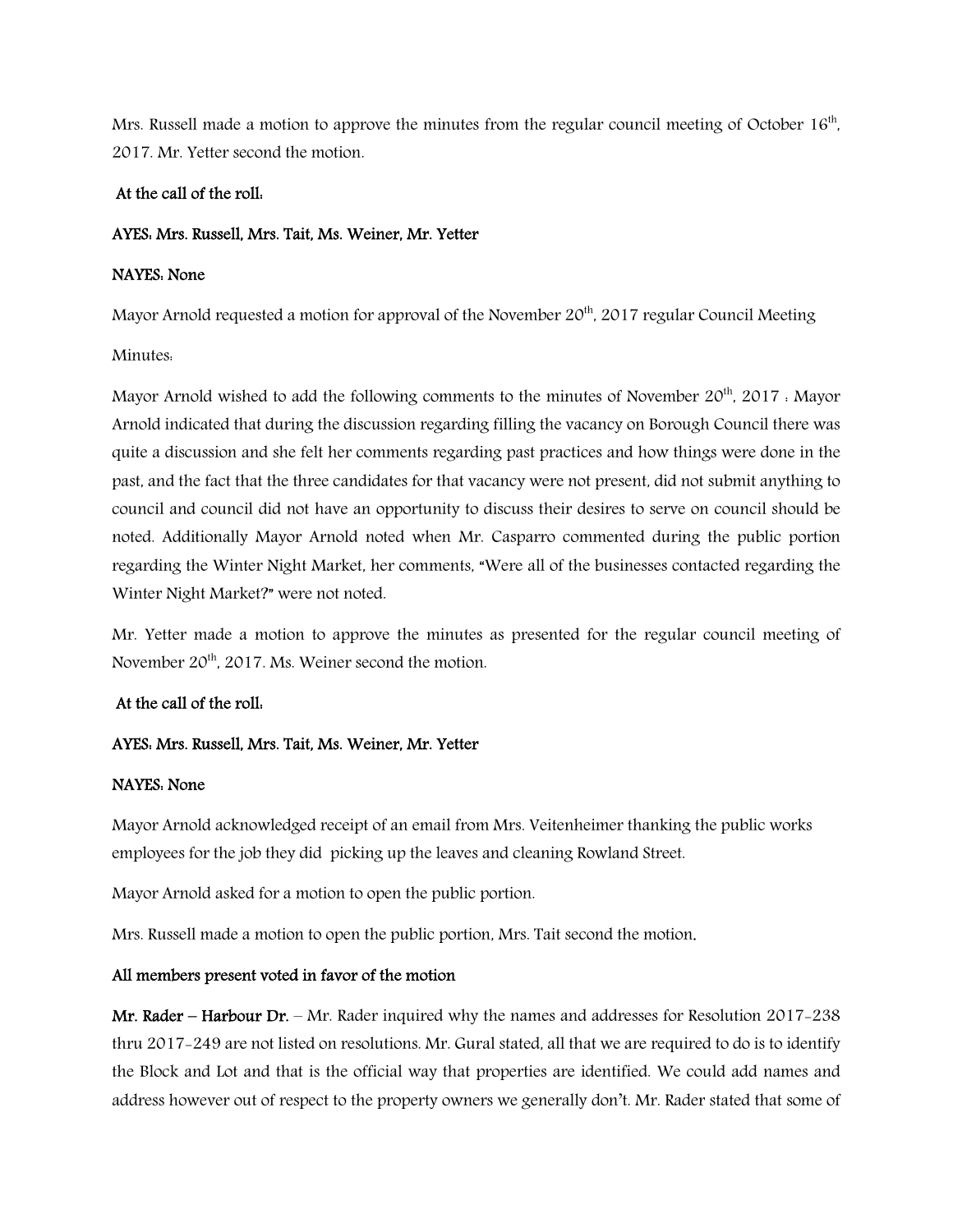these properties may be vacant and would be of interest to investors to fix up and get back on the tax books.

No one else from the public wishing to be heard, Mrs. Russell made a motion to close the public portion. Mr. Yetter seconded the motion.

## All members present voted in favor of the motion.

ORDINANCE ON SECOND READING - the public hearing for Ordinance 2017-12 held on November  $20<sup>th</sup>$ , 2017 was continued to December 4<sup>th</sup>, 2017

ORDINANCE 2017-12, an Ordinance Amending Chapter 121 of the Code of the Borough of Palmyra Governing "Fire Prevention" to Include Key Lock Box Installation

Mrs. Russell made a motion to open the public hearing of Ordinance 2017-12, Mr. Yetter second the motion.

## All members present voted in favor of the motion

No one else from the public wishing to be heard, Mrs. Russell made a motion to close the public hearing of Ordinance 2017-12. Mr. Yetter second the motion.

#### All members present voted in favor of the motion.

Mr. Yetter made a motion to approve Ordinance 2017-12 as previously read. Mrs. Russell second the motion.

#### At the call of the roll:

## AYES: Mrs. Russell, Mrs. Tait, Ms. Weiner, Mr. Yetter

#### NAYES: None

## RESOLUTIONS Consent Agenda

Resolution 2017-232 to Resolution 2017-249 will be enacted as a single motion, if any resolution needs additional discussion it will be removed from the consent agenda and voted on separately.

- Resolution 2017–232, Resolution Authorizing the Chief Financial Officer to Make Budget Transfers to the 2017 Budget
- Resolution 2017–233, Resolution To Cancel \$90,000.00 From the Unemployment Trust Fund
- Resolution 2017-234, Resolution Approving Teresa Bankowski as an Active Member of the Palmyra Fire Department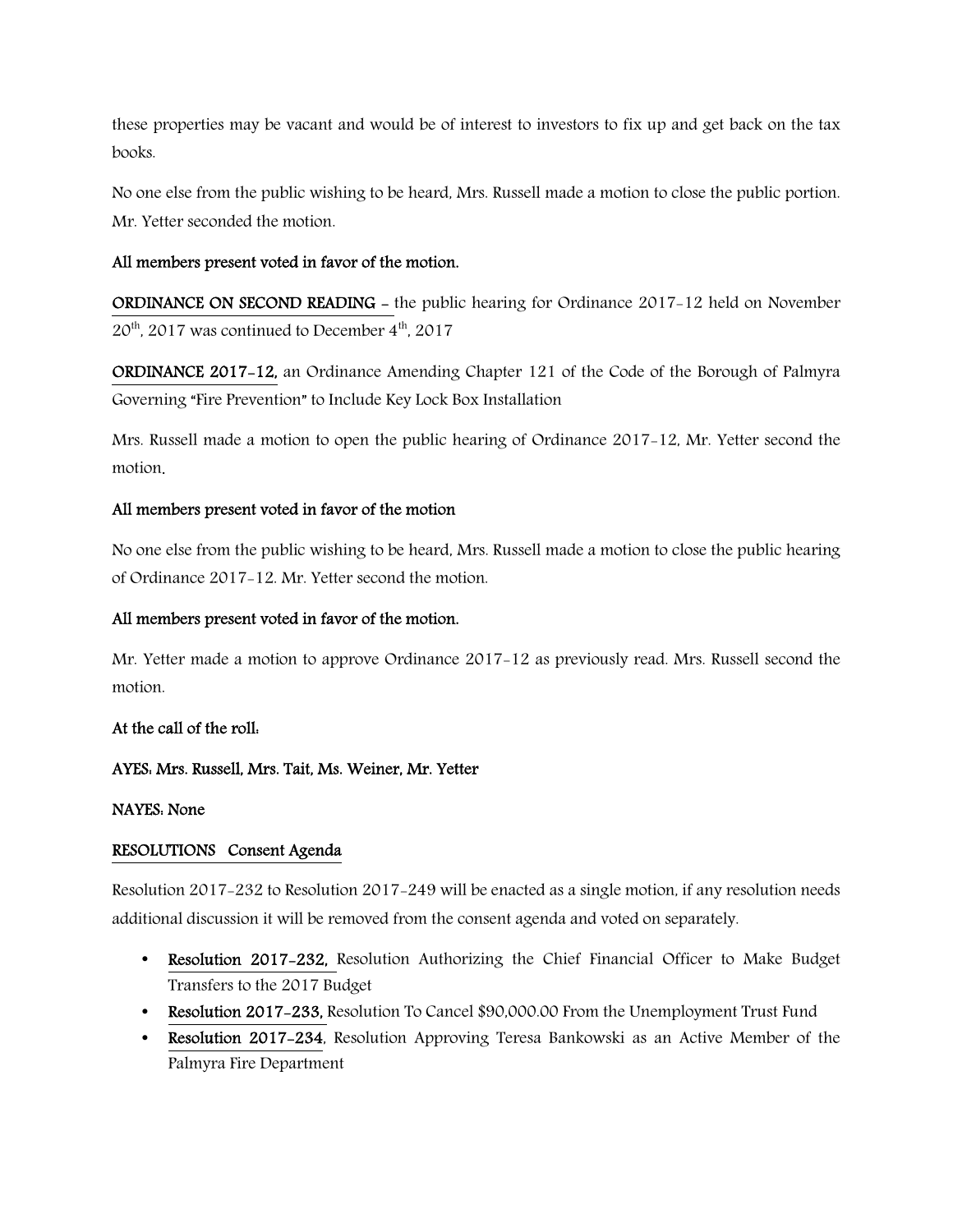- Resolution 2017–235, Resolution Authorizing the Finance Officer To Pay Vendor Bills During the Month of December 2017
- Resolution 2017-236, Resolution Authorizing the CFO to Cancel Unexpended Capital Balances
- Resolution 2017-237, Resolution Authorizing Refund of Tax Overpayment on Block 153.17 Lot 3037 in the amount of \$2,199.39
- Resolution 2017-238, Resolution of the Borough of Palmyra, County of Burlington Authorizing a Lien be placed on Blk 107 Lot 22 for Failure to Comply with Obnoxious Growth and Property Maintenance Violations
- Resolution 2017-239, Resolution of the Borough of Palmyra, County of Burlington Authorizing a Lien be placed on Blk 125 Lot 3 for Failure to Comply with Obnoxious Growth and Property Maintenance Violations
- Resolution 2017-240, Resolution of the Borough of Palmyra, County of Burlington Authorizing a Lien be placed on Blk 130 Lot 12 for Failure to Comply with Obnoxious Growth and Property Maintenance Violations
- Resolution 2017–241, Resolution of the Borough of Palmyra, County of Burlington Authorizing a Lien be placed on Blk 26 Lot 13.01 for Failure to Comply with Obnoxious Growth and Property Maintenance Violations
- Resolution 2017-242, Resolution of the Borough of Palmyra, County of Burlington Authorizing a Lien be placed on Blk 122 Lot 12 for Failure to Comply with Obnoxious Growth and Property Maintenance Violations
- Resolution 2017-243, Resolution of the Borough of Palmyra, County of Burlington Authorizing a Lien be placed on Blk 81 Lot 13.01 for Failure to Comply with Obnoxious Growth and Property Maintenance Violations
- Resolution 2017-244, Resolution of the Borough of Palmyra, County of Burlington Authorizing a Lien be placed on Blk 53 Lot 18 for Failure to Comply with Obnoxious Growth and Property Maintenance Violations
- Resolution 2017-245, Resolution of the Borough of Palmyra, County of Burlington Authorizing a Lien be placed on Blk 130 Lot 12 for Failure to Comply with Obnoxious Growth and Property Maintenance Violations
- Resolution 2017-246, Resolution of the Borough of Palmyra, County of Burlington Authorizing a Lien be placed on Blk 149 Lot 9 for Failure to Comply with Obnoxious Growth and Property Maintenance Violations
- Resolution 2017–247, Resolution of the Borough of Palmyra, County of Burlington Authorizing a Lien be placed on Blk 48 Lot 12.05 for Failure to Comply with Obnoxious Growth and Property Maintenance Violations
- Resolution 2017-248, Resolution of the Borough of Palmyra, County of Burlington Authorizing a Lien be laced on Blk 130 Lot 8 for Failure to Comply with Obnoxious Growth and Property Maintenance Violations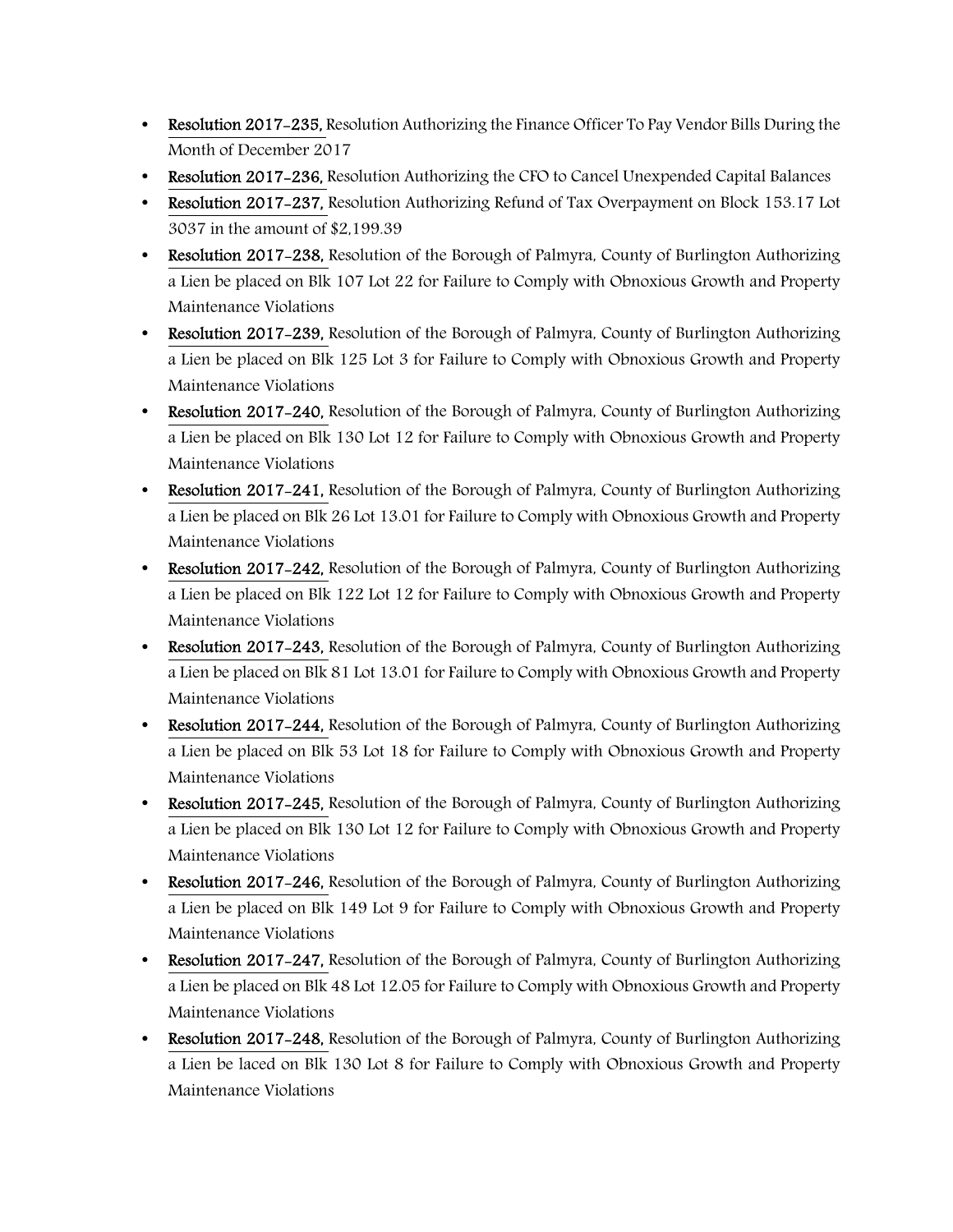• Resolution 2017-249, Resolution of the Borough of Palmyra, County of Burlington Authorizing a Lien be placed on Blk 3 Lot 11 for Failure to Comply with Obnoxious Growth and Property Maintenance Violations

Ms. Weiner requested Resolution 2017-238 thru Resolution 2017-243, be removed from the consent agenda for additional discussion.

A motion was made by Mrs. Russell to approve Resolution 2017-232 thru Resolution 2017-237 and resolution 2017-244 thru Resolution 2017-249. Mr. Yetter second the motion.

## At the call of the roll, the vote was: AYES: Mrs. Russell, Mrs. Tait, Ms. Weiner, Mr. Yetter NAYES: None

Mayor Arnold returned to Resolution 2017-238 thru Resolution 2017-243 for additional discussion.

Ms. Weiner inquired about the dates of those resolutions and were they correct. Ms. Jackson replied the dates are correct. Ms. Weiner voiced concern about the change in property ownership during that time which could cause a problem for potential new buyers when old owners we not timely billed. Mr. Gural indicated that could be a problem. Mayor Arnold asked if there was a specified time frame from lawn cut to billing to lien. Mr. Gural indicated there was not a time frame. Mr. Gural noted property owners are notified in advance that we are going to cut the grass, etc. if they don't and the cost to do the maintenance for the property will be billed to them and may become a lien on the property if not paid.

Mrs. Russell made a motion to approve Resolution 2017-238 thru Resolution 2017-243. Mr. Yetter second the motion.

 At the call of the roll: AYES: Mrs. Russell, Mrs. Tait, Ms. Weiner, Mr. Yetter NAYES: None

## COMMUNITY SPOTLIGHT

Mayor Arnold stated that Santa would be coming to town on December 8<sup>th</sup>, 2017 at 7:00 pm, he will begin his ride at the fire house and wind up at the Bandshell to light the holiday tree, where the high school band will be playing and immediately following the tree lighting all are invited to the community center to talk, take pictures with Santa and play games,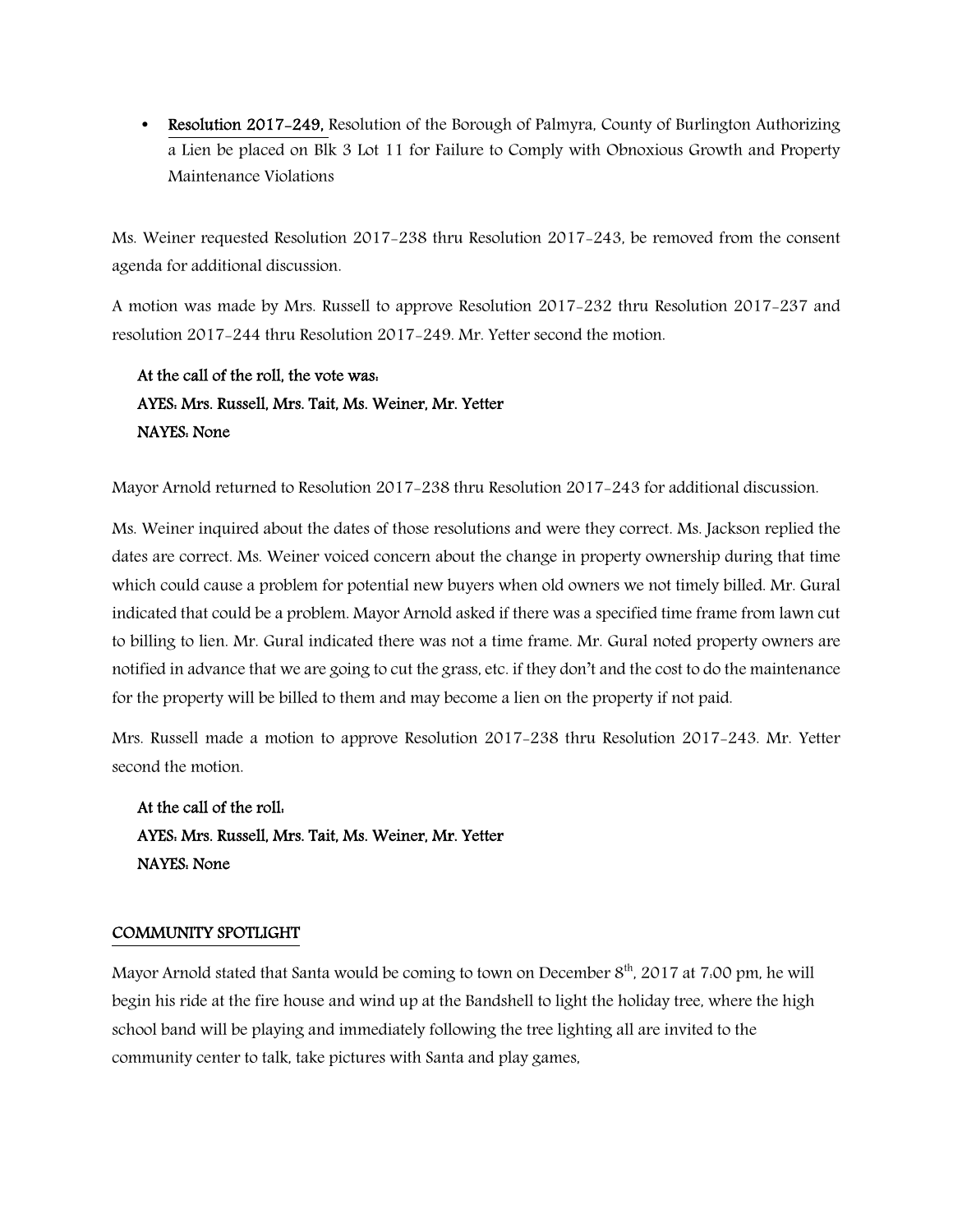Mrs. Tait reminded everyone that the Holiday Decorating contest is under way and all participants must be registered by December 18<sup>th</sup>, 2017, the judging will be on December 20<sup>th</sup>, 2017 and December 21<sup>st</sup>, 2017. Mrs. Tait stated first and second prizes will be given for the traditional and the eccentric. Mr. Tait stated to participate in the contest the entry form must be completed by December 18<sup>th</sup>, 2017 and entry forms are available online or in Boro Hall.

Mayor Arnold indicated she visited Charles Street School where she presented a proclamation to Carter Priest, a fourth grade student at Charles Street School, for his heroic efforts in an emergency situation in the cafeteria. Carter Priest used the Heimlich maneuver to render aid to a choking student.

Ms. Weiner reminded all that the Holiday Market will be held at the Bandshell in Friday December  $15^{\rm th}$ , 2017, food , fun and music, come out and enjoy, she also indicated the rain date would be December 22nd, 2017.

#### DISCUSSION ITEMS

#### NEW Business

Mr. Gural indicated the sign ordinance needs a lot of work, and has been a work in progress for a couple of years. Mr. Gural stated two years ago we began working with Kerbeck' s professional team including their attorney and members of our Land Use Board to revise the sign ordinance so it was more reflective of what they do on Rt. 73. The work was never completed, the changes were never adopted although we still have the original documents. Mr. Gural stated that Kerbeck believed the sign ordinance changes were completed and thus put up signs which they believed were in compliance, and they received a violation notice. Mr. Gural stated we have met with representatives from Kerbeck and advised them that the ordinance was not adopted, it was the governing body's prerogative and it still needed to go thru the Land Use Board for adoption and approval. Mr. Gural stated they agreed they were in violation and paid the fines. Mr. Gural indicated the work still needs to be done and whichever council committee council feels should handle it, start over from the ground up and develop a draft with recommended changes to the sign ordinance then get council's recommendations to the Land Use Board for approval. Mrs. Tait inquired if the old information is still available. Mr. Gural indicated yes. Mrs. Russell suggested it fall under the construction committee for the upcoming year. Mrs. Tait volunteered to go out and speak to the business owners to see what things they feel need to be addressed regarding the sign ordinance.

Mayor Arnold indicated the Palmyra Police Association contract negotiations and PCR EMS agreements/shared service will be addressed in committee reports.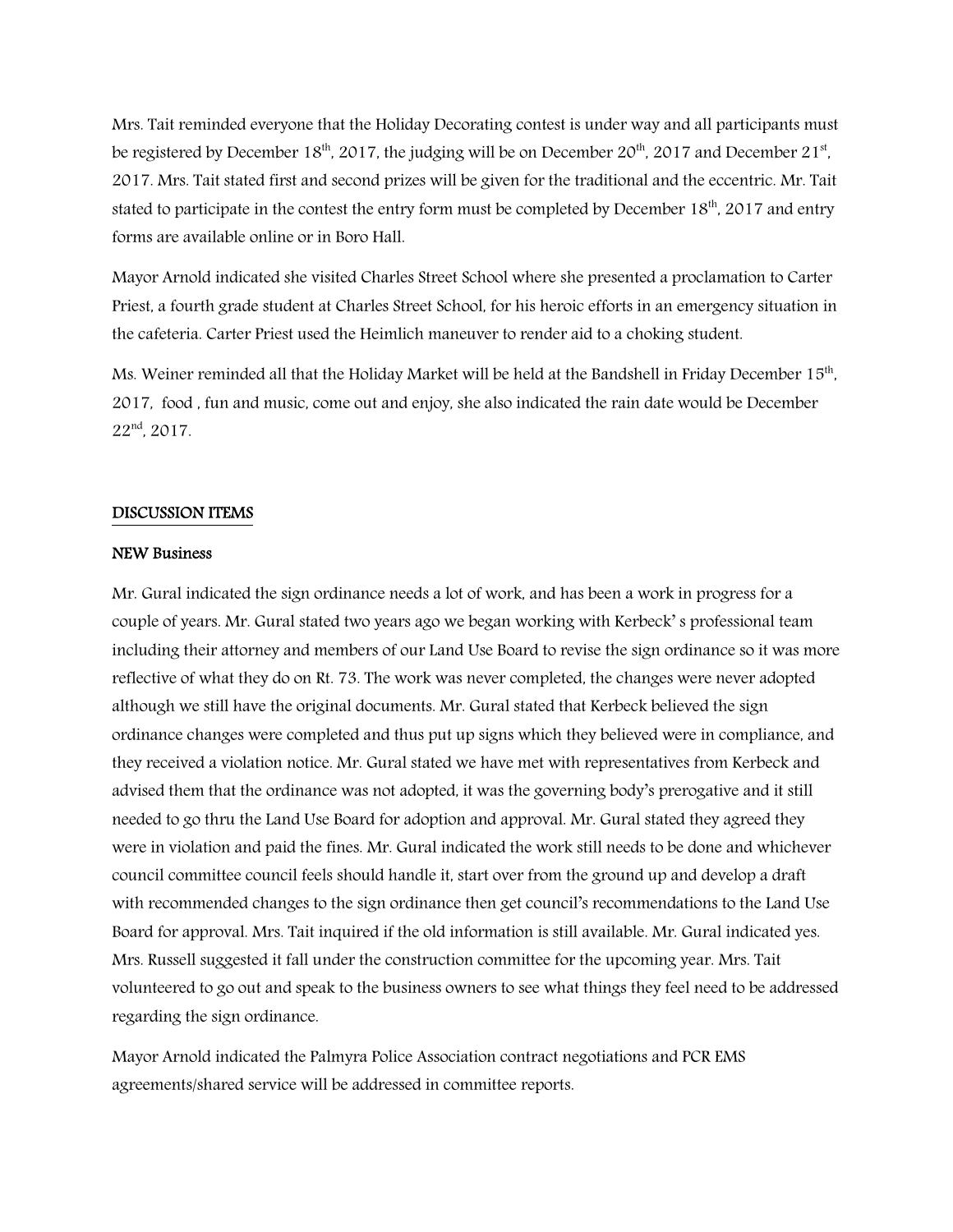Mr. Gural indicated we have received applications from many qualified applicants for the code enforcement officer position. Mr. Gural stated the construction committee met last week to short list the applicants, and the top three candidates have been scheduled for interview on December 11<sup>th</sup>. 2017.

Mayor Arnold stated at the last meeting she requested everyone on council email her with their suggestion for the reorganization meeting date in January; she heard from some and some she didn't, thus she would like to discuss it now. Mrs. Tait suggested January 6<sup>th</sup>, 2018. Mayor Arnold asked why it can't be on a week night indicating January  $3<sup>rd</sup>$  or January  $4<sup>th</sup>$ , 2018, instead of a Saturday. Mrs. Russell indicated the meeting has been held on a Saturdays in the past. Mayor Arnold then indicated several days when the reorganization meeting was held on weekdays. After some discussion, Mrs. Russell made a motion to hold the reorganization meeting on January  $6<sup>th</sup>$ , 2017. Mrs. Tait second the motion.

Further discussion was had regarding the date and the availability of council members during the week of January 1<sup>st</sup>. Mr. Gural asked if council could establish the time prior to the vote. Additional discussion was had regarding the time of the meeting, some members indicating 10:00 am and others 1:00 pm, after more discussion regarding the time, the consensus of the governing body was 10:00 am.

## At the call of the roll: AYES: Mrs. Russell, Mrs. Tait, Ms. Weiner, Mr. Yetter NAYES: None

After deciding on the reorganization meeting date discussion was had regarding the remaining meeting dates for the entire year of 2018. Mr. Gural inquired if council wished to have the second meeting in January, as in the past sometimes it was decided not to hold that second meeting. Mr. Gural noted that if council decided to hold that meeting it would be on the  $16<sup>th</sup>$  of January as Monday the  $15<sup>th</sup>$  is MLK Day. After some discussion, if was decided not to hold that second meeting and the remaining meeting dates and times were set for the entire 2018 calendar year. Additionally all the meeting dates were set for the Redevelopment Agency for the 2018 calendar year. Borough Council also decided to cancel the scheduled December 18<sup>th</sup>, 2017 meeting.

## ADMINISTRATOR'S REPORT

Mr. Gural stated the decorative pole lights are going up today however the holiday decorations, wreaths with lights and bows we just could not get together in time. Mr. Gural suggested that next year we budget additional monies for the decorations during the budget process and begin the process of acquiring the decorations earlier in the season so we will have them ready to install in a timely manner, not last minute.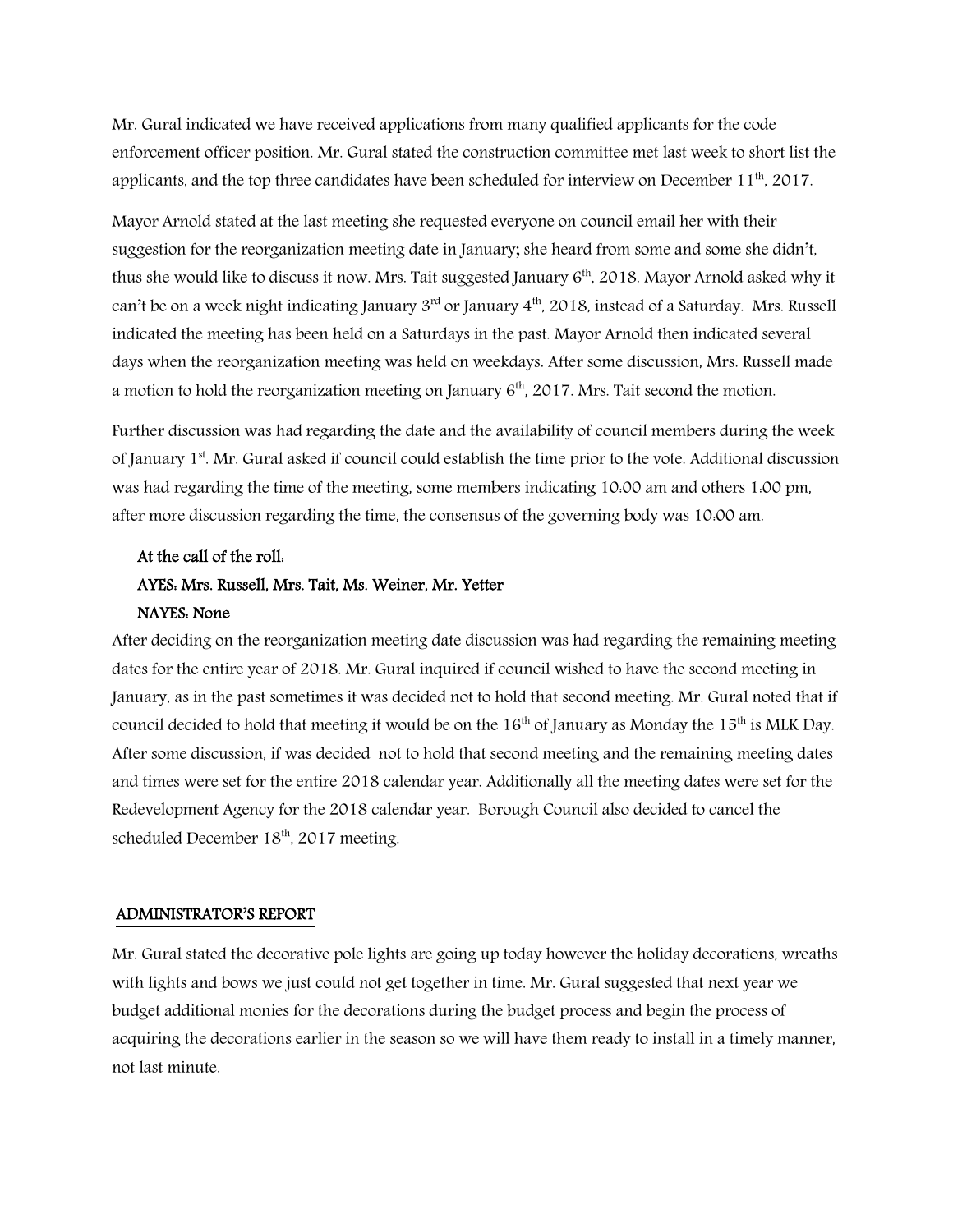Mr. Gural stated the additional insurance coverage for the land use board claims which was discussed at previous meetings, we were notified JIF will offer to municipalities in 2018 at no cost. Mr. Gural stated we will acquire it in 2018.

Mr. Gural indicated he is working on the letter going out to the residents of those areas to be improved due to PSE&G and NJ American Water Co. repair projects, explaining what is going to be done and including a map of the area identifying the specific streets, curbs, etc. to be repairs being done next year.

Mr. Gural indicated the Burlington County JIF program announced the annual divided refund to participating municipalities, our refund is in the amount of \$6,387.00 and we need to notify them by resolution how we wish to accept it, as a cash dividend or as a credit towards future premiums. Mr. Gural stated in January or February there will be a resolution on the agenda to accept the cash option from the JIF. Mr. Gural indicated the deadline to respond is February  $15<sup>th</sup>$ , 2017, so we have time.

#### COUNCIL COMMITTEE REPORTS

#### Councilman Yetter – No reports

Councilwoman Russell – Mrs. Russell stated she will be meeting with Mr. Gural regarding the applications for the code enforcement position. Mrs. Russell indicated the Shade Tree Committee will be meeting later this week.

Councilwoman Tait – Mrs. Tait stated she spoke with some people regarding the Clarence B Jones Institute for Social Advocacy requesting a representative from Borough Council to sit on its Board. Mrs. Tait indicated a letter will be coming from Valeria Still indicating how they wish to proceed. Mrs. Tait stated she felt whom every of liaison to the school board should be the person to fill that seat. Mrs. Tait also stated the Youth & Recreation/Parks & Playgrounds will be meeting after the first of the year.

Councilwoman Weiner – Ms. Weiner indicated the Business and Community Development committee is hoping to meet this week. Ms. Weiner also indicated the Tuxedo Club has opened its doors on Cinnaminson Avenue, however the Barista Café has closed its doors.

Mayor Arnold – Mayor Arnold stated the Public Safety/ Negotiations Committees met and there are a few changes which need to be made to the PBA contract; those changes have been sent to the Police Association and once the changes are made it will be presented to council for discussion. Mr. Gural stated Mr. Rosenberg drafted an agreement between the Borough of Palmyra and the PRC EMS Squad. The public safety committee met with Mr. Rosenberg to answer some questions he had regarding the proposed agreement which is now complete. The proposed agreement was sent to council and will be sent to the PRC EMS Squad for their approval and then it can be adopted in January or February.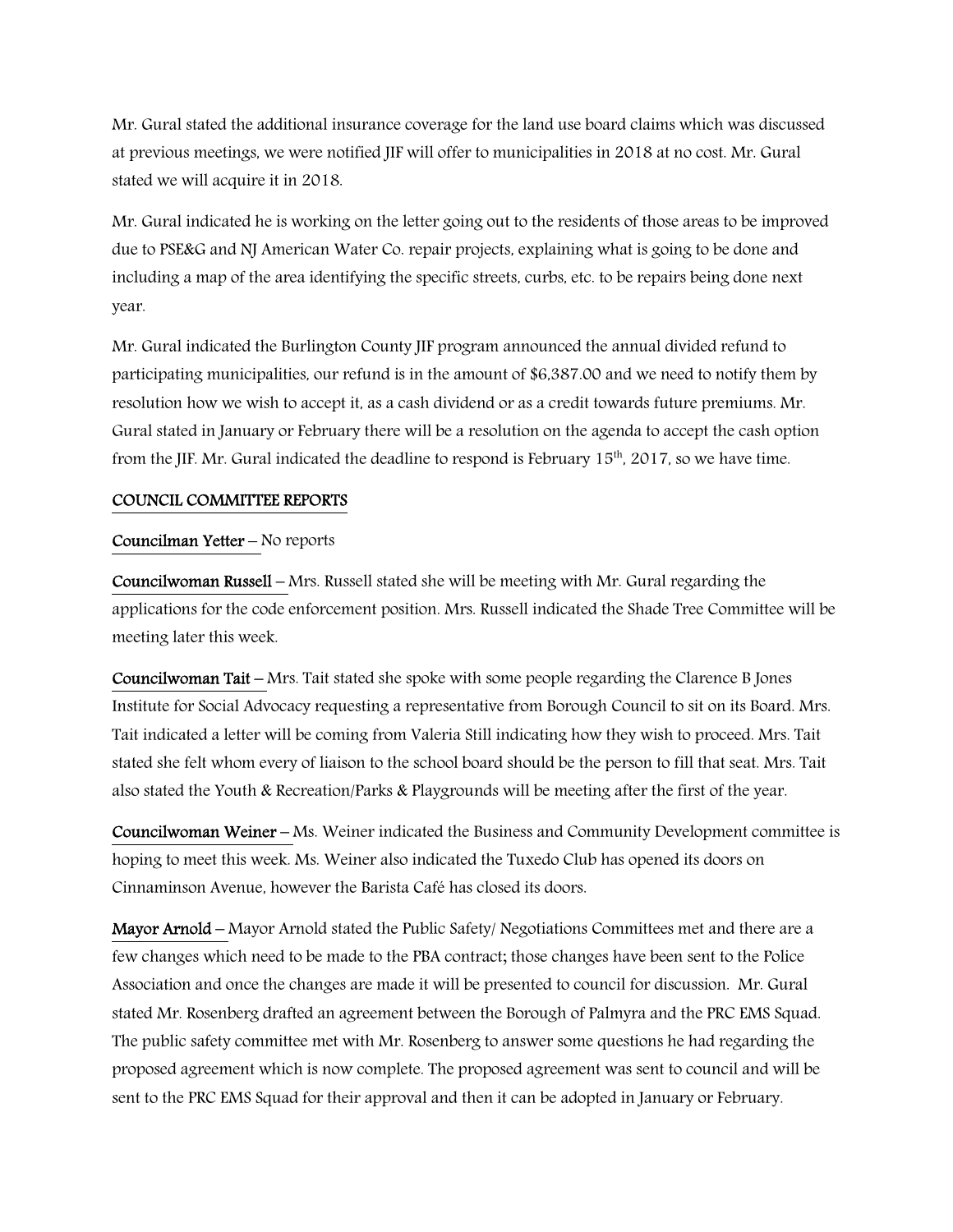Mayor Arnold stated she attended the Regional Chamber of Commerce giving program where many non-profit organizations were in attendance. The program was about the economic impact our nonprofit organizations have on our community. Mayor Arnold also indicated she attended another seminar on cloud based businesses and then had a conversation with our tax collector and perhaps there are somethings we may be able to implement moving forward. Mayor Arnold stated the Palmyra Panthers POP Warner Cheerleaders junior squad are competing in Nationals in Florida tomorrow and wished them the best on luck. Mayor Arnold also indicated she spoke with Lew, Mr. Gural, and Mr. Haines from Public works regarding color coding the various zones for, brush and leaf pick up. Possibly color coded stickers on the sewer bills to help people understand of the various zones and dates. Ms. Weiner stated some regular updates on our website and Facebook could also be helpful. Mayor Arnold also indicated the LEPC meeting is scheduled for Wednesday December  $6<sup>th</sup>$ , 2017 at the Community Center at 7:00 pm.

Mayor Arnold asked for a motion to open the public portion.

Mrs. Russell made a motion to open the public portion. Mr. Yetter second the motion.

#### All members present voted in favor of the motion

Mr. Rader – Harbour Drive – Mr. Rader stated that sometimes the seniors hold their activities in the Community Center gym area and tables and chairs are brought in from the storage area on a cart. The cart which is in the center currently is damaged and there is something wrong with the wheels. The seniors have an activity planned for January 3<sup>rd</sup>, 2018 and are expecting about 70 people. Mr. Rader asked if there were funds available to repair or replace the cart before January 3<sup>rd</sup>, 2018. Mr. Gural indicated this is the first he is hearing about this. Mr. Gural indicated he would look into it. Mr. Rader inquired if it had been decided how the Council Committees will be assigned. Mayor Arnold indicted no, then she explained how it was done in the past, being the appointment of the Mayor with the consent from council.

Mrs. Holloway – Broad Street – Mrs. Holloway thanked council, Mayor Arnold, Mr. Gural and anyone who had something to do with getting the Broad Street sign in place, it's beautiful. Mrs. Holloway inquired if the holiday lights will be going all the way down Broad Street to Rt. 73, Mayor Arnold indicated yes. Mrs. Holloway inquired if in the resolutions regarding property maintenance liens there was one regarding 515 Race Street. Council indicated that address was not. Mr. Gural stated that these liens are being placed for work we had performed on the various properties, (ex. lawn cuts) and had to pay to have completed. Chief Pearlman indicated he thought the property had been sold. Mrs. Holloway indicated great perhaps it will now get cleaned up.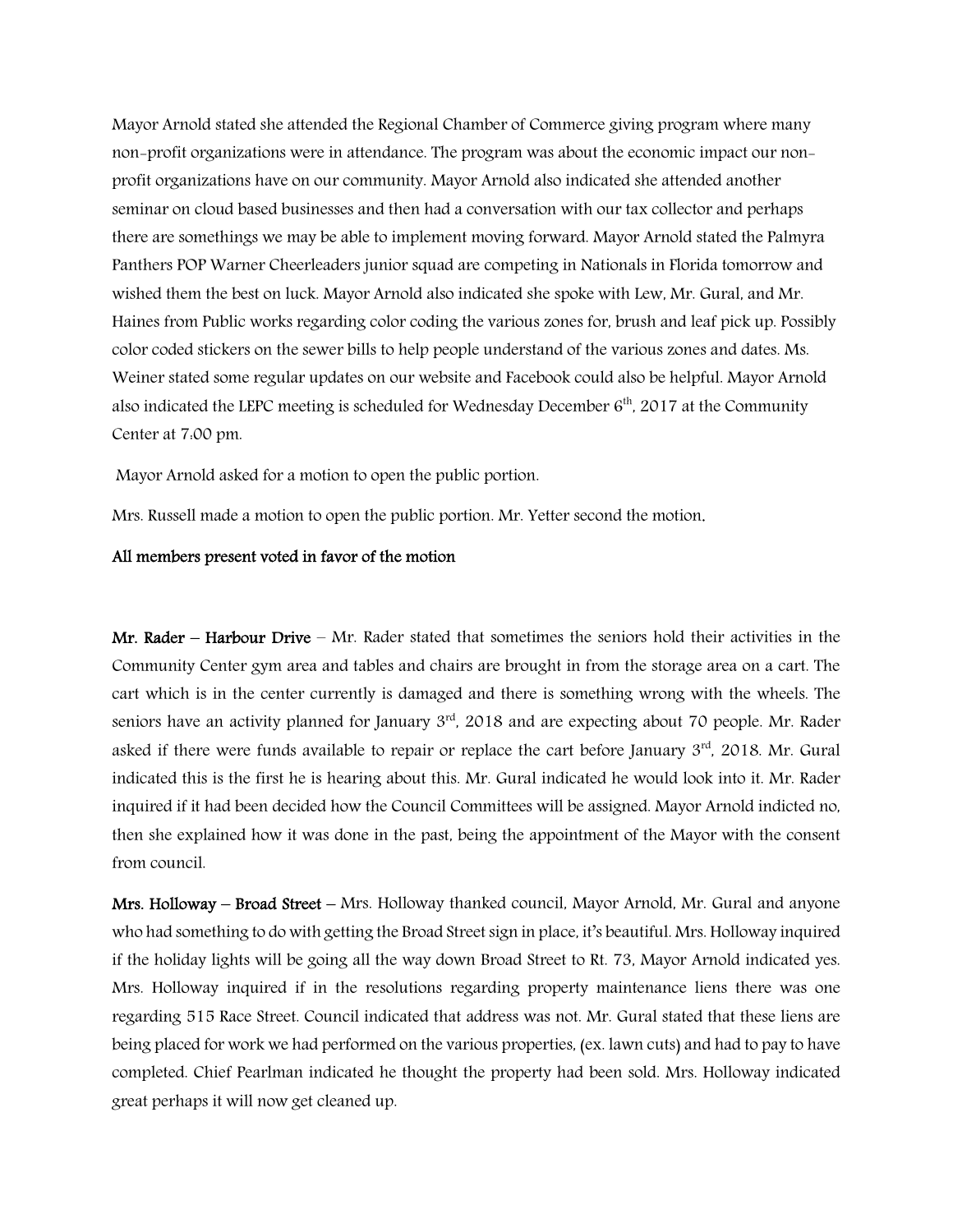Mr. McElwee – Columbia Avenue – Mr. McElwee thanked the Mayor, Mr. Gural and whoever else donated cookies for the Troops in Afghanistan and Iraq. Mr. McElwee stated the yellow ribbon club sent 190 boxes of cookies to the Troops, and will receive \$1.00 for every pack of cookies sold at Chick-Fa-Lay, until the end of December. Mr. McElwee also thanked and acknowledged Wawa and Verizon who paid the postage to mail those cookies to Afghanistan and Iraq. Mr. McElwee inquired about the Tri-Boro Vets building, noting it was still standing. Mr. Gural stated they are still doing the final things to have the building taken down. Mr. McElwee asked if we received our \$1.00. Mr. Gural indicated yes. Mr. McElwee indicated we are hoping to unveil a new plaque with the names of 20 civil war veterans on Memorial Day. He also wished everyone a happy holiday.

Mrs. Cintron- Leconey Avenue – Mrs. Cintron thanked Palmyra and the neighboring towns which helped with the Boy Scout food drive. Just wanted to let everyone know there were 13,280 items collected, far exceeding last year's drive, all of which was donated to Epworth Food Pantry.

No one else from the public wishing to be heard, Mrs. Russell made a motion to close the public portion. Mrs. Tait second the motion.

#### All members present voted in favor of the motion.

#### MAYOR AND COUNCIL COMMENTS

Councilwoman Tait – Mrs. Tait wished everyone a safe and happy holiday and hoped the New Year would be a much better year.

Councilman Yetter – Mr. Yetter reminded everyone that Santa is coming to town, and he has a new sled.

Councilwoman Russell – Mrs. Russell thanked everyone for coming out to the meetings and wished everyone a safe a happy holiday.

Councilwoman Weiner – Ms. Weiner asked Mrs. Tait if we had something planned for the Martin Luther King Holiday. Mayor Arnold stated she had something planed and would reach out to Ms. Weiner with the details, and they can work together on that.

Mayor Arnold – Ms. Arnold stated, this being the last meeting of the year; she felt there were somethings which needed to be said so that we could start the new year fresh.. Mayor Arnold talked about the prior meeting when conversations were being had regarding the vacancy on council. Mayor Arnold indicated some of the comments made were incorrect. Mayor Arnold stated that in the past things where done differently and then explained how things were done in 2015, 2016 regarding the candidates wishing to fill vacant seats on council and allowing the full council the opportunity to read